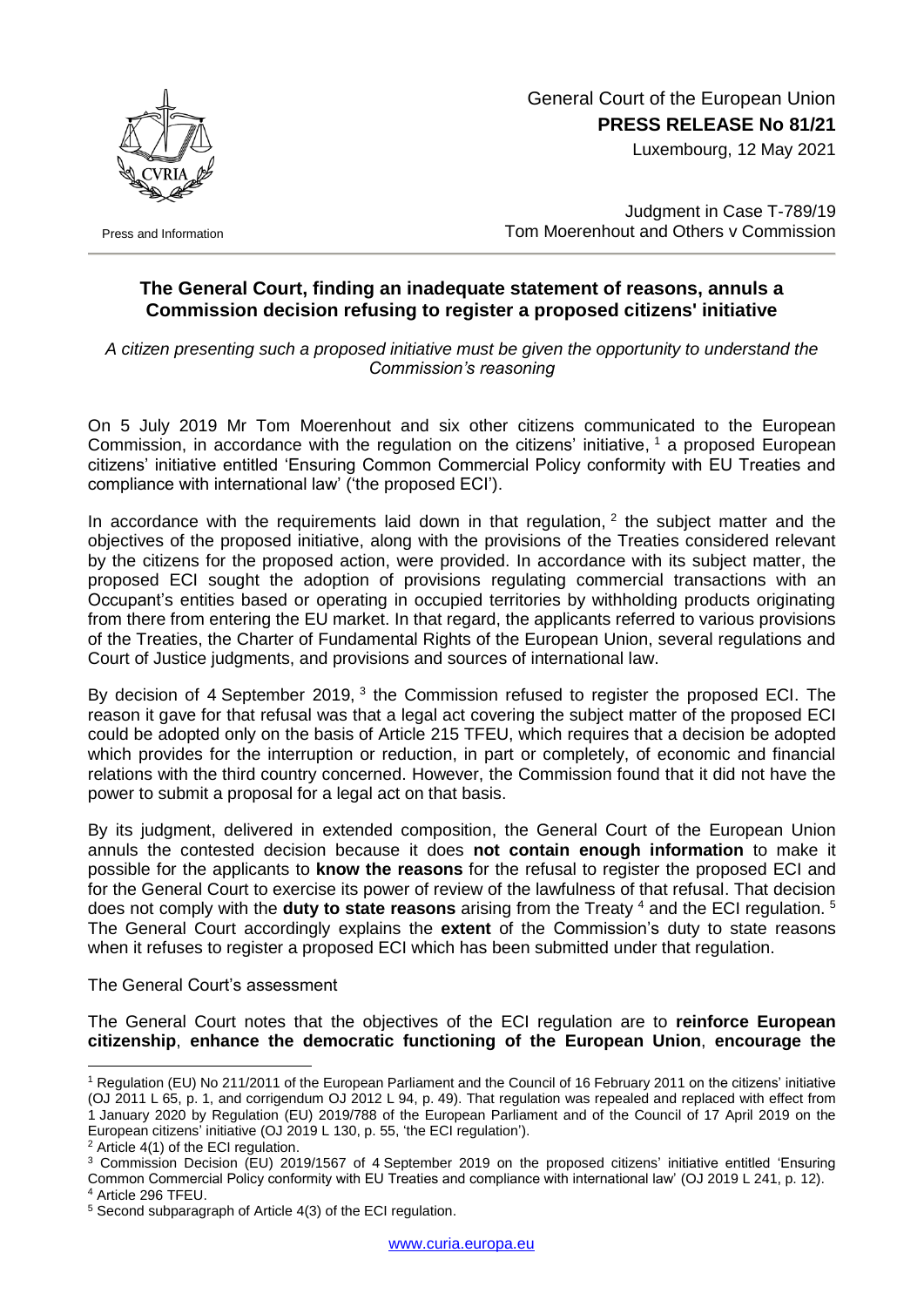**participation of citizens in democratic life**, and **make the European Union more accessible**. It states that the attainment of those objectives would be seriously compromised if a decision refusing a proposed ECI does not have a full statement of reasons.

Under that regulation, <sup>6</sup> a proposed ECI is to be registered by the Commission provided that that proposed initiative **does not manifestly fall outside the framework of its powers** to submit **a proposal for a legal act of the European Union** for the purpose of implementing the Treaties. In the present case, the General Court finds that the contested decision does not state sufficient reasons for the Commission's lack of competence to submit a proposal able to respond to the subject matter and objectives of the proposed ECI. After reiterating the principles of the duty to state reasons for acts of the institutions, the General Court describes the factors which had to be taken into consideration in order for the contested decision to have a sufficient statement of reasons concerning the Commission's lack of competence for the purpose of the ECI regulation.

In the first place, the General Court observes that simply referring to Article 215 TFEU, on restrictive measures, does not make it possible to understand why the Commission considered that the proposed action came exclusively within the scope of the Common Foreign and Security Policy (CFSP). **The Commission did not explain why** it considered that the measure envisaged by the proposed ECI had to be **categorised as aiming at an act providing for the interruption or reduction of commercial relations with one or more third countries** for the purposes of Article 215(1) TFEU.

In the second place, it observes that the assessment of whether the statement of reasons is sufficient must take account of the relevant context. In their proposed ECI, the applicants referred, explicitly and repeatedly, to the common commercial policy and to provisions relating to that area, such as Article 207 TFEU. In the present case, it was therefore for the Commission to **explain the reasons which led it to conclude**, implicitly in the contested decision, that the measure aimed at by the proposed ECI, in the light of its subject matter and objectives, **did not fall within the scope of the common commercial policy** and could not, therefore, be adopted on the basis of Article 207 TFEU. That assessment was of fundamental importance for the contested decision since, unlike the CFSP, the common commercial policy is an area in which that institution has the power to draw up a proposal for an EU act on the basis of Article 207 TFEU.

In the third place, the General Court states that the **adequacy or otherwise of the statement of reasons** for the contested decision must also be assessed in the light of the objectives of the provisions of the Treaties <sup>7</sup> and the regulation on the citizens' initiative, consisting in encouraging the participation of citizens in democratic life and making the European Union more accessible. On account of those objectives, the Commission was obliged to make clear the reasons justifying the refusal to register the proposed ECI. In the absence of a full statement of reasons, the Commission's objections to the admissibility of the proposed ECI **could seriously compromise**  the possible submission of a new proposed ECI.

Consequently, the General Court annuls the contested decision owing to an inadequate statement of reasons.

**NOTE:** An appeal, limited to points of law only, may be brought before the Court of Justice against the decision of the General Court within two months and ten days of notification of the decision.

**NOTE:** An action for annulment seeks the annulment of acts of the institutions of the European Union that are contrary to European Union law. The Member States, the European institutions and individuals may, under certain conditions, bring an action for annulment before the Court of Justice or the General Court. If the action is well founded, the act is annulled. The institution concerned must fill any legal vacuum created by the annulment of the act.

*Unofficial document for media use, not binding on the General Court.*

<sup>1</sup> <sup>6</sup> Article 4(2)(b) of the ECI regulation.

<sup>7</sup> Article 11(4) TEU and the first paragraph of Article 24 TFEU.